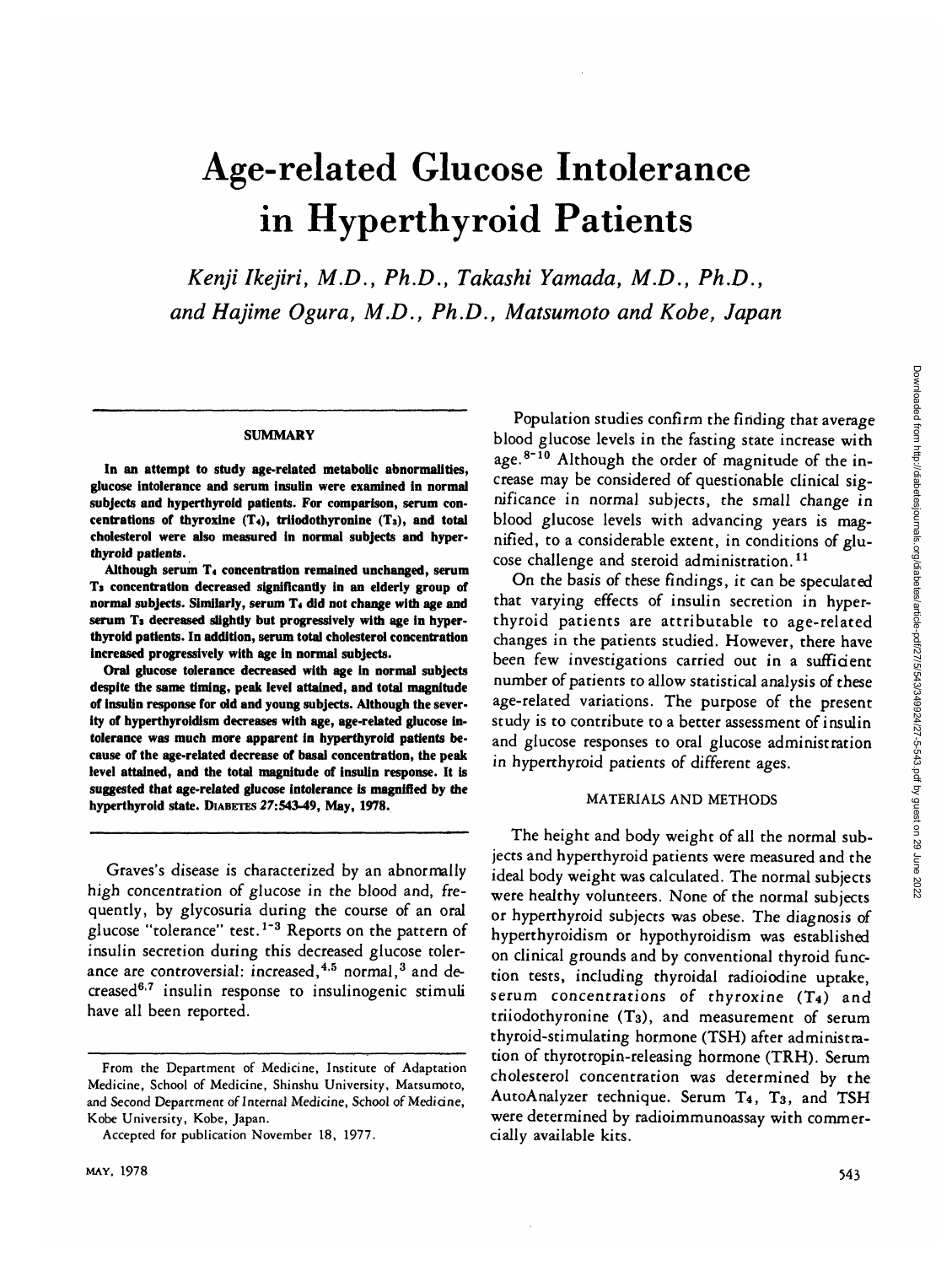The normal subjects and hyperthyroid patients were asked to take a constant diet in regard to calories and carbohydrates for at least seven days before the test. An oral glucose tolerance test was performed in 86 hyperthyroid patients and 37 normal subjects. The test was started between 8 and 9 a.m. after an overnight fast. Venous blood samples were obtained before and 30, 60, 90, 120, and 180 minutes after an ingestion of 50 gm. glucose. The blood was divided into two portions, one of which was analyzed promptly for glucose, while the serum was separated from the other as soon as possible and frozen until an insulin assay could be performed. Whole blood glucose was measured by AutoAnalyzer, and serum immunoreactive insulin was measured by a two-antibody technique.

## **RESULTS**

# *Blood Glucose and Serum Insulin in Hyperthyroid Patients of Different Ages After Oral Administration of Glucose*

Eighty-six (86) patients of different ages were divided into five groups according to age (H-A group: 10 to 20 years, H-B group: 21 to 30 years, H-C group: 31 to 40 years, H-D group: 41 to 50 years, and H-E group: more than 51 years) (table 1 and figure 1). Fasting blood glucose was 84 mg./100 ml. in the H-A group, and this level increased gradually with age except in the H-D group. Two additional age-related changes were found after administration of 50 gm. glucose orally: First, the maximal value of blood glu-

cose was 150 mg./lOO ml. in the H-A group, and this maximal value increased progressively with age. The difference between the H-A and H-E groups was statistically significant ( $p < 0.02$ ). The maximal increase of blood glucose appeared 30 minutes after administration of glucose in the H-A, H-B, H-C, and H-D groups, but it appeared 60 minutes after administration of glucose in H-E group. Blood glucose at 180 minutes after administration of glucose was about 70 to 80 mg./lOO ml. in all groups. Second, when glucose response was expressed as the area above fasting level (table 1), the area increased progressively with age. The difference between the H-A and H-E groups was statistically significant ( $p < 0.025$ ).

The fasting serum insulin level was  $13.8 \mu U$ ./ ml. in the H-A group, and the value decreased gradually with age (table 1 and figure 1). The decrease was statistically significant between the H-A and H-E groups. As in the case of the blood glucose level, the maximal increase of serum insulin was found 30 minutes after administration of 50 gm. glucose orally in the H-A, H-B, and H-C groups. In contrast, the maximal insulin level was found 60 minutes after administration in the H-D and H-E groups. In addition, the maximal value of serum insulin decreased progressively with age. The difference between the H-A and H-E groups was statistically significant ( $p < 0.05$ ). This was also true when insulin was expressed as the area above fasting level for 180 minutes. The difference between the H-A and H-E groups was again

**TABLE 1**

**Effects of aging on blood glucose and serum insulin concentrations after administration of SO gm. glucose orally**

| Group                | Age<br>(yr.) | Number of<br>subjects | Glucose<br>fasting<br>mg./100 ml. | Insulin,<br>fasting<br>$\mu$ U./ml. | Glucose area<br>above fasting | Insulin area<br>above fasting | Insulin area<br>Glucose area |
|----------------------|--------------|-----------------------|-----------------------------------|-------------------------------------|-------------------------------|-------------------------------|------------------------------|
| Control              |              |                       |                                   |                                     |                               |                               |                              |
| $C-B$                | $21 - 30$    | 15                    | $80.0 \pm 2.3^*$                  | $10.4 \pm 1.3$                      | $72.6 \pm 8.1$                | $127.8 \pm 13.9$              | $2.06 \pm 0.34$              |
| $C-E$                | > 51         | 22                    | $82.1 \pm 2.6$                    | $9.7 \pm 0.8$                       | $155.6 \pm 16.1$              | $152.5 \pm 20.5$              | $1.08 \pm 0.17$              |
| Hyperthyroid         |              |                       |                                   |                                     |                               |                               |                              |
| H-A                  | $10 - 20$    | 13                    | $84.2 \pm 3.3$                    | $13.8 \pm 1.8$                      | $150.5 \pm 24.8$              | $175.0 \pm 27.9$              | $1.38 \pm 0.21$              |
| $H-B$                | $21-30$      | 23                    | $84.6 \pm 2.0$                    | $11.3 \pm 1.3$                      | $164.2 \pm 15.8$              | $171.1 \pm 18.3$              | $1.28 \pm 0.19$              |
| $H-C$                | $31 - 40$    | 13                    | $87.2 \pm 4.1$                    | $10.7 \pm 1.7$                      | $200.4 \pm 18.5$              | $142.7 \pm 32.6$              | $0.80 \pm 0.17$              |
| $H-D$                | $41 - 50$    | 22                    | $84.8 \pm 2.6$                    | $8.8 \pm 1.3$                       | $220.1 \pm 21.6$              | $145.6 \pm 17.4$              | $0.78 \pm 0.10$              |
| $H-E$                | > 51         | 15                    | $92.1 \pm 4.0$                    | $8.0 \pm 0.9$                       | $238.2 \pm 22.8$              | $110.6 \pm 14.1$              | $0.53 \pm 0.07$              |
| Statistical analysis |              |                       |                                   |                                     |                               |                               |                              |
| $C-B$ vs. $C-E$      |              |                       | N.S.t                             | N.S.                                | p < 0.001                     | N.S.                          | p < 0.01                     |
| C-B vs. H-B          |              |                       | <b>N.S.</b>                       | N.S.                                | p < 0.001                     | N.S.                          | p < 0.05                     |
| C-E vs. H-E          |              |                       | p < 0.05                          | N.S.                                | p < 0.005                     | N.S.                          | p < 0.025                    |
| H-A vs. H-E          |              |                       | N.S.                              | p < 0.01                            | p < 0.025                     | p < 0.05                      | p < 0.001                    |
| H-B vs. H-E          |              |                       | N.S.                              | N.S.                                | p < 0.025                     | p < 0.05                      | p < 0.005                    |

**•Mean ± S.E.**

**fNot significant.**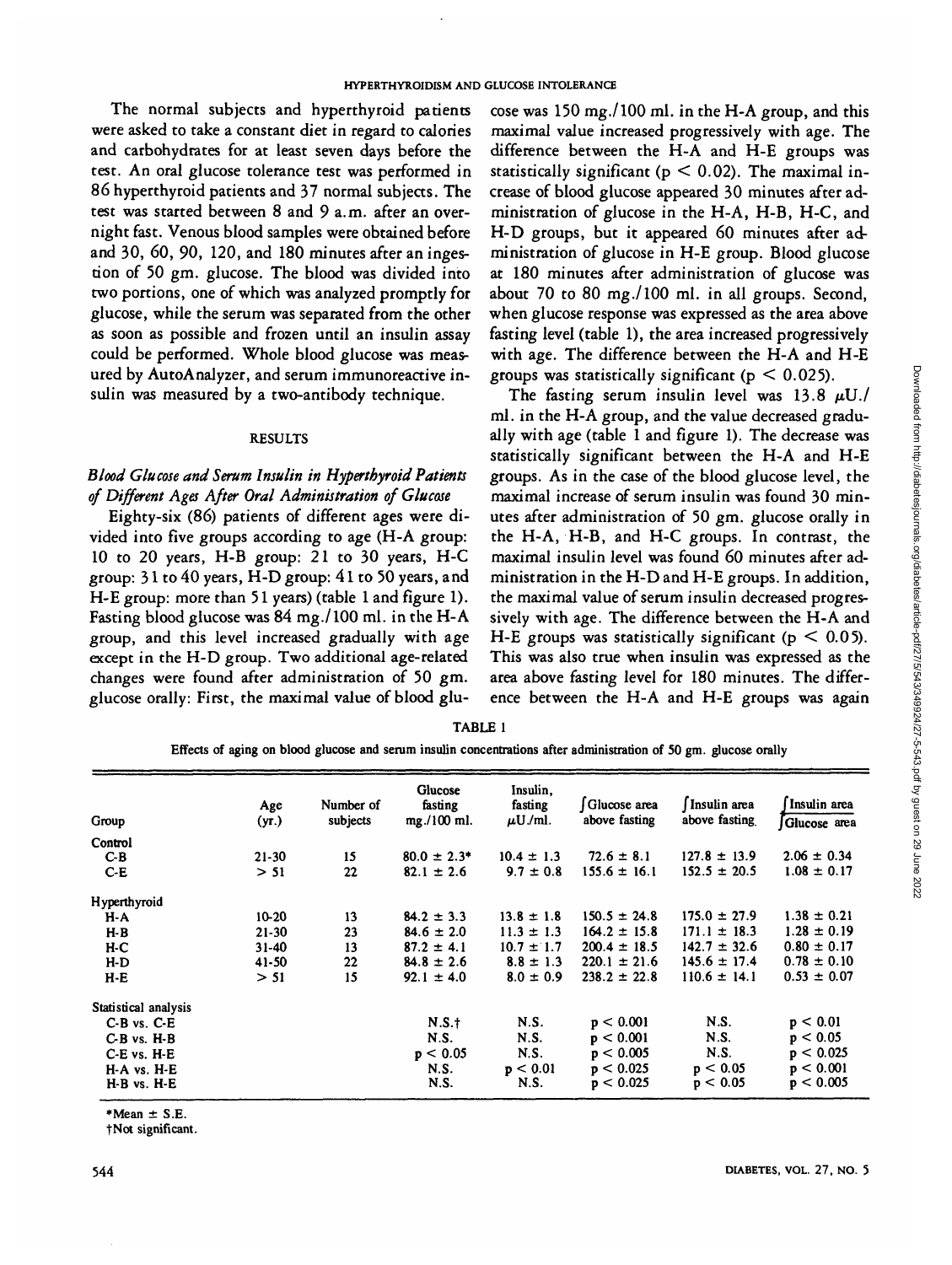

statistically significant ( $p < 0.05$ ). Serum insulin concentration was comparable to the fasting value in each group 180 minutes after administration of glucose.

Finally,  $\int$ insulin/ $\int$  glucose was calculated (table 1). Since glucose increased with age and insulin decreased with age, Jinsulin/J glucose decreased progressively with age.

*Blood Glucose and Serum Insulin Concentrations in Normal Subjects of Different Ages After Oral Administration of Glucose*

In two groups (C-B group: 15 subjects, 21 to 30 years; and C-E group: 22 subjects older than 51 years), blood glucose and serum insulin concentrations were studied before and after administration of 50 gm. glucose orally. The age range in the C-E group was 51 to 78 years and the mean  $\pm$  S.E. was 60.4  $\pm$ 3.4 years. These values were comparable to those found in the older hyperthyroid patients (H-E) (51 to 71 years, 57.1  $\pm$  1.2 years). The fasting blood glucose level was the same in the young and the older groups. The maximal blood glucose concentration was found at 30 minutes after glucose administration in both groups. As compared with the C-B group, the maximal blood glucose concentration in the C-E group increased significantly ( $p < 0.05$ ). When the glucose response was expressed as the area above the fasting level, the difference between the C-B and C-E groups was statistically significant ( $p < 0.001$ ).

An increase of insulin was observed 30 minutes after oral administration of 50 gm. glucose, with a peak value being achieved at 30 minutes (figure 2). In the elder subjects (C-E group), the timing, the peak value attained, and the area above fasting level in insulin response were indistinguishable from those in the young subjects (C-B group).

Finally,  $\int$ insulin/ $\int$  glucose was calculated (table

# **FIGURE 1**

**Blood glucose and serum insulin concentrations after oral administration of 50 gm. glucose in hyperthyroid patients. Solid circles indicate glucose, and open circles indicate insulin. Circles and vertical lines indicate Means ± S.E. calculated in from 13 to 23 patients. Statistical analysis: Maximal blood glucose of H-A vs. H-E, p < 0.02; maximal serum insulin of H-A vs. H-E, p < 0.05.**

1). As expected,  $\int$ insulin/ $\int$  glucose was significantly less in the C-E group than in the C-B group. *Alterations of Serum Thyroid Hormones and Cholesterol Concentrations in Normal Subjects and Hyperthyroid Patients with Age*

Serum T4 and T3 concentrations were measured in 22 normal subjects (table 2). Serum T4 concentration was the same in both young (C-B group) and older subjects (C-E group). In contrast, serum T<sub>3</sub> concentration decreased slightly but significantly in older



**FIG. 2. Blood glucose and serum insulin concentrations in normal subjects. Solid circles indicate glucose, and open circles indicate insulin. Circles and vertical lines indicate Means ± S.E. calculated in from 15 to 22 subjects. Statistical analysis: Maximal blood glucose of C-B vs. C-E, p < 0.05.**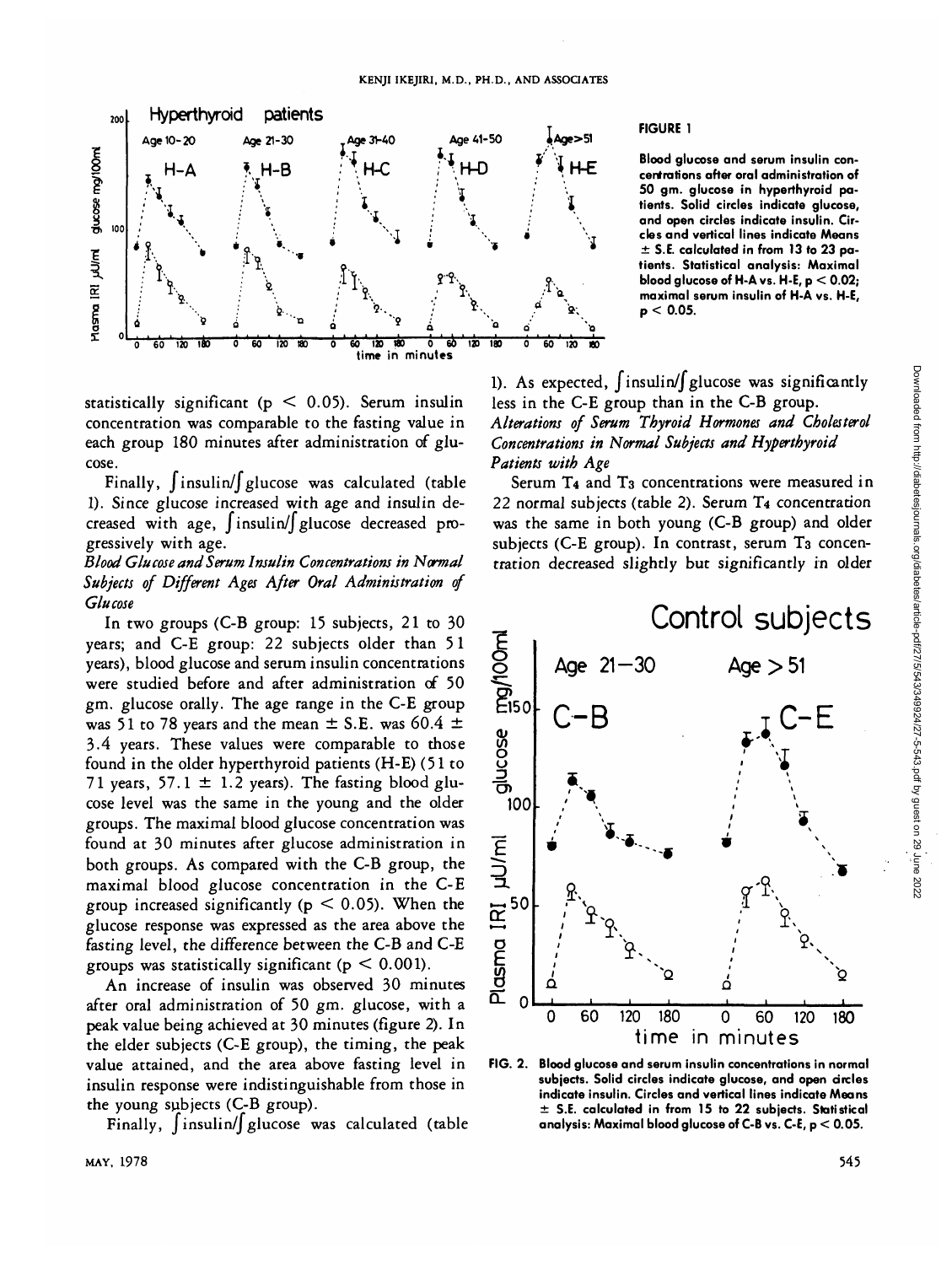|                      | Age       | Number of | T4               | T <sub>3</sub>   | Cholesterol      |
|----------------------|-----------|-----------|------------------|------------------|------------------|
| Group                | (years)   | subjects  | $\mu$ g./100 ml. | ng./100 ml.      | mg./100 ml.      |
| Control              |           |           |                  |                  |                  |
| $C-B$                | $21 - 30$ | 9         | $7.5 \pm 0.5^*$  | $114.9 \pm 7.0$  | $172.2 \pm 8.2$  |
| $C-C$                | 31-40     | 21        |                  |                  | $177.9 \pm 8.2$  |
| $C-D$                | $41 - 50$ | 20        |                  |                  | $197.1 \pm 9.0$  |
| $C-E$                | > 51      | 13        | $8.8 \pm 0.6$    | $87.3 \pm 6.8$   | $202.1 \pm 12.5$ |
| Hyperthyroid         |           |           |                  |                  |                  |
| H-A<br>÷.            | $10 - 20$ | 13        | $19.8 \pm 2.1$   | $414.1 \pm 84.4$ | $143.7 \pm 8.6$  |
| $H-B$                | $21 - 30$ | 23        | $22.3 \pm 1.2$   | $633.7 \pm 46.8$ | $138.5 \pm 5.7$  |
| $H-C$                | 31-40     | 13        | $24.5 \pm 1.2$   | $600.6 \pm 69.8$ | $126.4 \pm 8.1$  |
| $H-D$                | $41 - 50$ | 22        | $21.6 \pm 1.4$   | $445.6 \pm 42.3$ | $145.3 \pm 6.3$  |
| H-E                  | > 51      | 15        | $23.3 \pm 2.3$   | $512.9 \pm 66.3$ | $139.8 \pm 9.8$  |
| Statistical analysis |           |           |                  |                  |                  |
| C-B vs. C-E          |           |           | N.S.t            | p < 0.05         | p < 0.05         |
| H-B vs. H-D          |           |           | N.S.             | p < 0.05         | N.S.             |

|  | ffects of aging on serum thyroid hormone and cholesterol concentrations in normal subjects and hyperthyroid par |  |  |  |
|--|-----------------------------------------------------------------------------------------------------------------|--|--|--|

\*Mean  $\pm$  S.E.

tNot significant.

subjects (C-E group). An additional 41 subjects were examined to detect age-related changes of serum cholesterol. As indicated in table 2, serum cholesterol concentration increased progressively with age. The difference in cholesterol concentration between C-B and C-E was statistically significant ( $p < 0.05$ ).

Serum concentrations of T4, T3, and cholesterol were measured in the 86 hyperthyroid patients. As expected, serum T4 was high in all of these, and its value was maximal at 31 to 40 years (H-C group). It decreased slightly thereafter, but the difference was not statistically significant. Similarly, serum T3 concentration was high in all hyperthyroid patients, and its value was maximal at 21 to 30 years (H-B group). Thereafter it decreased progressively with age, except in the H-E group, in which the T<sub>3</sub> value was slightly higher than that of the H-D group. The difference in T3 concentration between the H-B and H-D groups was statistically significant ( $p < 0.05$ ). On the other hand, serum cholesterol concentration did not show significant alteration with age.

# *Relation Between Serum Triiodothyronine and Cholesterol Concentrations in Hypothyroid Patients, Normal Subjects, and Hyperthyroid Patients*

Relationship between serum T3 and cholesterol concentrations was studied in 39 hypothyroid patients, 57 normal subjects, and 65 hyperthyroid patients. As shown in figure 3, serum cholesterol concentration increased markedly and progressively with decreasing concentration of T<sub>3</sub> when T<sub>3</sub> concentration was below normal (less than 80 ng./100 ml.). Within the normal range of T<sub>3</sub> (80 to  $180$  ng./ $100$  ml.), an inverse relation was found between the T<sub>3</sub> and cholesterol concentrations. However, when serum T<sub>3</sub> concentration increased above normal (more than 180 ng./lOO ml.), serum cholesterol concentration was depressed maximally regardless of whether the hyperthyroid patients were young or old.

## DISCUSSION

As a result of increased metabolic processes, increases of intestinal glucose absorption,  $12-14$ peripheral glucose utilization,<sup>15,16</sup> hepatic elycogenolysis,<sup>17.18</sup> and insulin degradation<sup>19</sup> are all found in hyperthyroid patients. These factors are undoubtedly more or less related to impaired oral glucose tolerance, which is commonly observed in hyperthyroid patients. However, the explanations offered for impairment of glucose tolerance are contradictory. For instance, increased,<sup>4,5</sup> normal,<sup>3</sup> and decreased<sup>6,7</sup> insulin secretions are all reported as occurring with glucose intolerance.

It has been shown that small changes in the fasting blood glucose level with advancing years are magnified to a considerable extent by a glucose challenge and steroid administration.<sup>11</sup> Since hyperglycemia is produced by both Cushing's syndrome and hyperthyroidism, we speculated that the varying results seen on insulin secretion are attributable to agerelated alterations. To test this hypothesis, we studied the age-related change of glucose intolerance as well as other aspects of metabolism.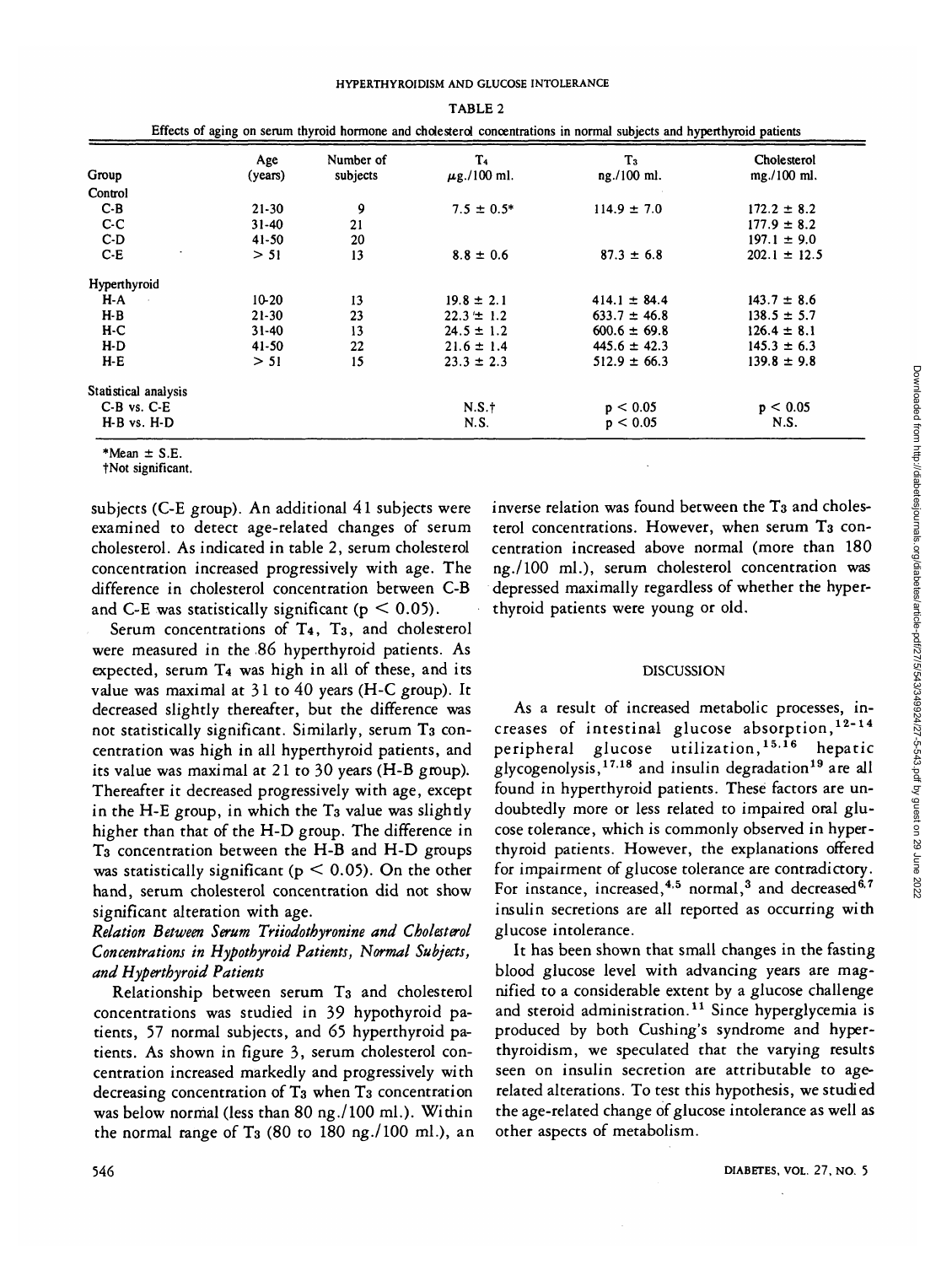

#### **FIGURE 3**

Relationship between serum T<sub>3</sub> con**centration and serum total cholesterol concentration. Dashed lines indicate normal range.**

In agreement with the previous reports,  $20 - 23$  our present study clearly indicates that serum T<sub>3</sub> decreases significantly in older subjects. Possible mechanisms are decreased thyroid secretion, decreased peripheral T4-to-T3 conversion, increased T3 distribution volume, and increased rate of T<sub>3</sub> metabolism, or a combination of these factors. Nomura et al.,<sup>24</sup> in a recent paper, suggest that a decrease in  $T_4$ -to- $T_3$  conversion is the predominant cause of the nonthyroidal low T3 syndrome. Kinetic analysis<sup>25</sup> of  $T_4$  and  $T_3$  suggests that low serum T<sub>3</sub> in older subjects is due to decreased peripheral conversion of T4 to T3. Since about 70 per cent of serum T3 is synthesized in peripheral tissues through monodeiodination of  $T_4$ ,  $^{26}$  and since serum T4 concentration is the same in young and older subjects,<sup>20,21,23</sup> it seems that the monodeiodinating activity of peripheral tissues decreases progressively with age. The age-related increase of serum cholesterol found in our work and others'<sup>27,28</sup> is also of interest. Since serum T4, as judged by protein-bound iodine (PBI), influences cholesterol metabolism,<sup>29</sup> and since T3 is three to five times more metabolically active than T4, we studied the relationship between serum cholesterol and T3 concentrations. As expected, serum cholesterol concentration is inversely correlated with serum T<sub>3</sub> concentration when serum T<sub>3</sub> concentration is below normal. It seems, therefore, that a progressive decrease of serum T3 with age is one of the factors responsible for a progressive increase of serum choles-

terol. It is further found that glucose tolerance declines with age despite the same timing, peak level attained, and total magnitude of insulin response in the old and young subjects. As already mentioned by others,<sup>10,30</sup> it seems difficult to relate this glucose intolerance to a deficiency of insulin release as measured by radioimmunoassay. However, since a deficiency of the acute phase of insulin secretion may have contributed to glucose intolerance in adult-onset diabetes, it is possible that impairment of the beta cell's acute response to glucose is responsible for agerelated glucose intolerance. This possibility is not supported by the study of Palmer and Ensinck,  $30$  who found a deterioration of acute glucose disposal rate in older subjects despite the same timing and magnitude of acute insulin response for the old and young subjects. Thus, these glucose-insulin relationships suggest the age-related insensitivity of peripheral tissues to insulin, if immunologically determined insulin is biologically active. The exact sites and mechanisms of this insulin insensitivity remain to be determined.

Age-related metabolic abnormalities are also found in hyperthyroid patients. First, severity of hyperthyroidism, as judged by serum T<sub>3</sub> concentration, decreases significantly with age. Although T3 is elevated above normal, no age-related alteration of serum cholesterol is found. Second, as was found in a previous study<sup>5</sup> on hyperthyroid patients and control sub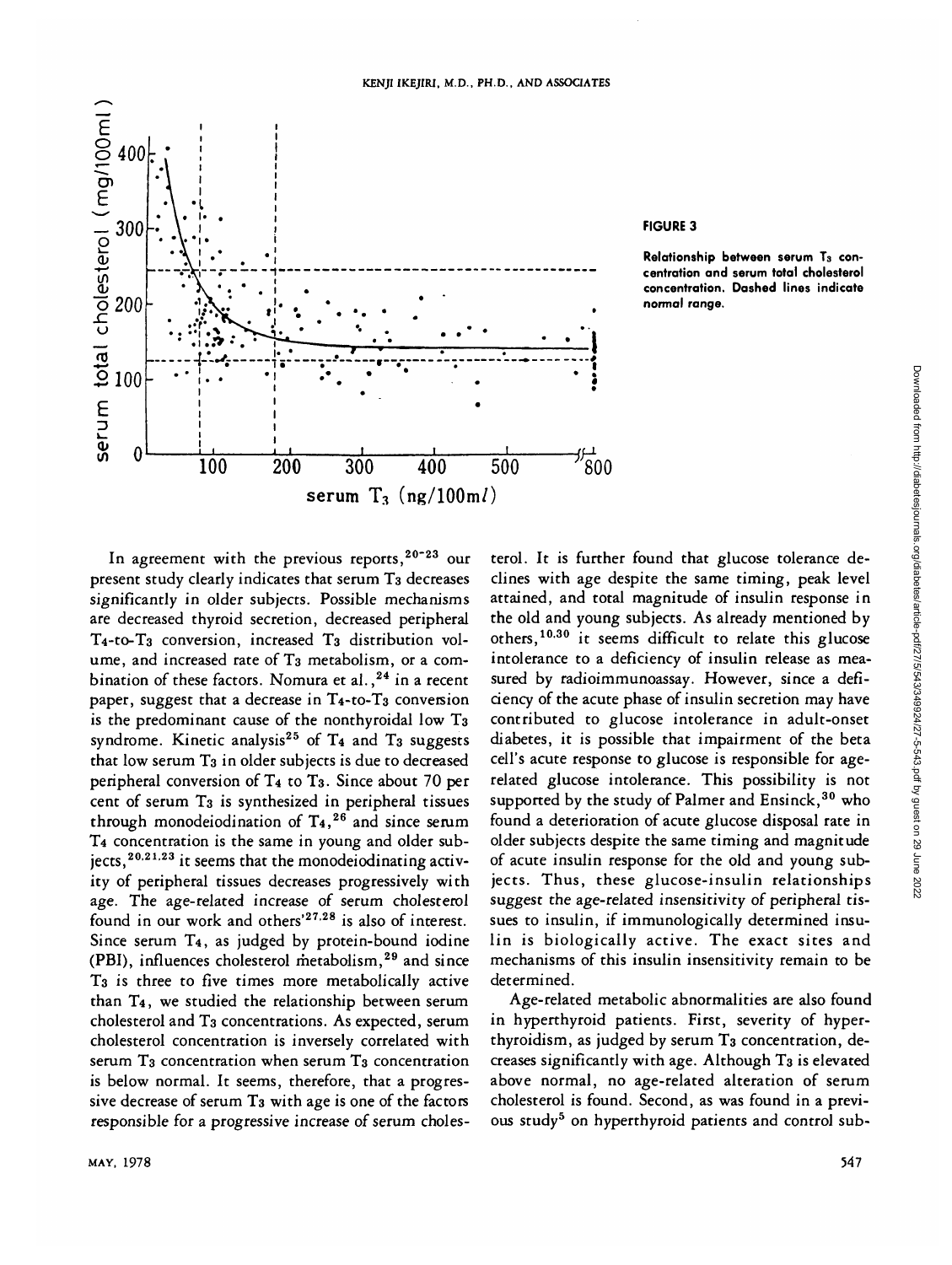jects matched for age, sex, and degree of obesity, the mean fasting blood glucose level is elevated in hyperthyroid patients. Third, age-related glucose intolerance is apparently magnified in hyperthyroid patients, as evidenced by an increase of peak level and area above fasting level in blood glucose after administration of 50 gm. glucose. This glucose intolerance is associated with a progressive decrease of the peak level and total magnitude of insulin response. As a result, age-related change in  $\int$ insulin/ $\int$ glucose is increased in hyperthyroid patients. It should be noted that insulin secretion, expressed as the peak value of insulin, is higher in young hyperthyroid patients than in young controls. If increased degradation of insulin is taken into account, it seems that insulin secretion is increased in young hyperthyroid patients. Thus, the contradictory results previously reported may possibly be explained on the basis of our present findings. For instance, one may find an increase of insulin secretion and elevation of blood glucose when young hyperthyroid patients are used as the representatives of hyperthyroidism; on the other hand, one may find an elevation of glucose and a decrease of insulin secretion in the older patients.

The exact mechanism by which hyperthyroidism produces an age-related depression of insulin secretion and increases an age-related glucose intolerance is not known at present. Since the activity of converting T4 to T3 in peripheral tissues declines with age, our present findings provide a basis for further investigations on age-related metabolic impairment of peripheral tissues in man.

#### REFERENCES

<sup>1</sup> Amatuzio, D. S., Schultz, A. L., Vanderbilt, M. J., Rames, E. D., and Nesbitt, S.: The effect of epinephrine, insulin, and hyperthyroidism on the rapid intravenous glucose tolerance test. J. Clin. Invest. 33:97-102, 1954. <sup>2</sup>

<sup>2</sup>Marks, B. H., Kiem, I., and Hills, A. G.: Endocrine influences on fat and carbohydrate metabolism in man. I. Effect of hyperthyroidism on fasting serum nonesterified fatty acid concentration and on its response to glucose ingestion. Metabolism 9:1133-38, I960.

<sup>3</sup>Hales, C. N., and Hyams, D. E.: Plasma concentrations of glucose, nonesterified fatty acid and insulin during oral glucosetolerance tests in thyrotoxicosis. Lancet 2:69-71, 1964. <sup>4</sup>

Yalow, R. S., and Berson, S. A.: Immunoassay of endogenous plasma insulin in man. J. Clin. Invest. 39:1157-75, I960. <sup>5</sup>

Doar, J. W. H., Stamp, T. C. B., Wynn, V., and Audhya, T. K.: Effects of oral and intravenous glucose loading in thyrotoxicosis. Studies of plasma glucose, free fatty acid, plasma insulin and blood pyruvate levels. Diabetes 18:633-39, 1969.

Daweke, H., Oberdisse, K., Reinwein, D., Bethge, F., and Shilling, W.: Insulinahnliche Aktivitat und Glucosetoleranz bei Hyperthyreose und Myxoedem. Diabetologia 1:78-79, 1965.

Andreani, D., Menzinger, G., Fallucca, F., Aliberti, G., Tamburrano, G., and Cassano, C: Insulin levels in thyrotoxicosis and primary myxoedema. Response to intravenous glucose and glucagon. Diabetologia 6:1-7, 1970. <sup>8</sup>

O'Sullivan, J. B., and Mahan, C. M.: Evaluation of ageadjusted criteria for potential diabetes. Diabetes 20:811-15, 1971.

<sup>9</sup>O'Sullivan, J. B.: Age gradient in blood glucose levels. Magnitude and clinical implications. Diabetes 23:713-15, 1974.<br><sup>10</sup>Savage, P. J., Dippe, S. E., Bennett, P. H., Gorden, P.,

Roth, J., Rushforth, N. B., and Miller, M.: Hyperinsulinemia and hypoinsulinemia. Insulin responses to oral carbohydrate over a wide spectrum of glucose tolerance. Diabetes 24:362-68, 1975.

<sup>11</sup>Pozefsky, T., Colker, J. L., Langs, H. M., and Andres, R.: The cortisone-glucose tolerance test. The influence of age on performance. Ann. Intern. Med. 63:988-97, 1965.

12Althausen, T. L., and Stockholm, M.: Influence of the thyroid gland on absorption in the digestive tract. Am. J.<br>Physiol. 123:577-88, 1938.

<sup>13</sup>Levin, R. J., and Smyth, D.H.: The effect of the thyroid gland on intestinal absorption of hexoses. J. Physiol. London

 $169:755-69$ ,  $1963$ .<br><sup>14</sup>Holdworth, C. D., and Besser, G. M.: Influence of gastric emptying-rate and of insulin response on oral glucose tolerance in

thyroid disease. Lancet 2:700-02, 1968.<br><sup>15</sup>Mirsky, I. A., and Broh-Kahn, R. H.: Effect of experimental hyperthyroidism on carbohydrate metabolism. Am. J. Physiol.

177:6-12, 1936.<br><sup>16</sup>Hagen, J. H.: Effect of insulin on the metabolism of adipose tissue from hyperthyroid rats. J. Biol. Chem. 235:2600-03,

I960. 17Freinkel, N., and Metzger, B. E.: Metabolic changes. *In* The Thyroid. 3rd edit. Werner, S. C., and Ingbar, S. H., Eds. New

<sup>18</sup>Aranda, A., Montoya, E., and Herrera, E.: Effects of hypoand hyperthyroidism on liver composition, blood glucose, ketone bodies and insulin in the male rat. Biochem. J. 728:597-604,

1972.<br><sup>19</sup>Elgee, N. J., and Williams, R. H.: Effects of thyroid function on insulin-I<sup>131</sup> degradation. Am. J. Physiol. 180:13-15,

1955.<br><sup>20</sup>Hollis, W. C.: The aged thyroid gland. Geriatrics 23:124-<br>31, 1968.

 $21$ Snyder, P. J., and Utiger, R. D.: Response to thyrotropin releasing hormone (TRH) in normal man. J. Clin. Endocrinol. Metab. 34:380-85, 1972.

<sup>22</sup> Herrmann, J., Rusche, H. J., Kröll, H. J., Hilger, P., and Krüskemper, H. L.: Free triiodothyronine  $(T_3)$  and thyroxine  $(T_4)$ serum levels in old age. Horm. Metab. Res. 6:239-40, 1974.<br><sup>23</sup>Bermudez, F., Surks, M. I., and Oppenheimer, J. H.: High

incidence of decreased serum triiodothyronine concentration in patients with nonthyroidal disease.'J. Clin. Endocrinol. Metab. *41:27-40,* 1975. *',* 24Nomura, S., Pittman, C. S., Chambers, J. B., Jr., Buck, M.

W., and Shimizu, T.: Reduced peripheral conversion of thyroxine to triiodothyronine in patients with hepatic cirrhosis. J. Clin. Invest. 56:643-52, 1975.<br><sup>25</sup>Wenzel, K. W., and Horn, W. R.: Triiodothyronine (T<sub>3</sub>)

and thyroxine (T4) kinetics in aged men. Excerpta Med. no. 361,

1975, pp. 89-90.<br><sup>26</sup>Inada, M., Kasagi, K., Kurata, S., Kazama, Y., Takayama,